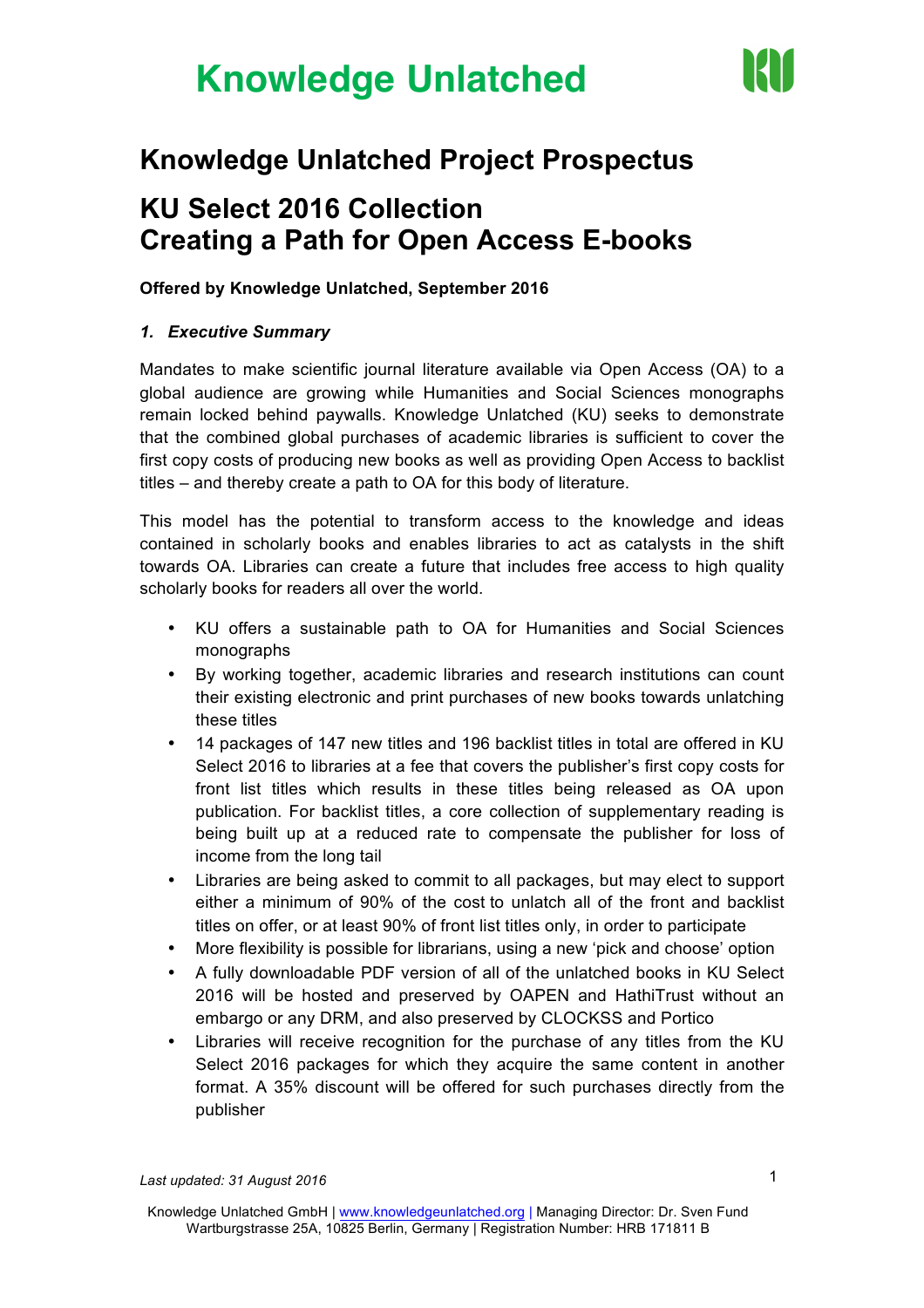

- The cost of the KU Select 2016 packages is based on a sufficient number of libraries participating globally
- Any surplus from exceeding the amount needed will be divided equally between supporting the KU Research programme and investing in KU's infrastructure on behalf of the library community
- KU Research will provide usage data and is geared to library requirements
- Supporting Libraries have a voice in shaping the future of KU.

#### *Why should libraries participate now?*

This project depends on libraries working together for the benefit of the whole community. Every library pledge counts towards creating a sustainable route to OA for scholarly books.

Libraries have the power to dramatically widen access to high quality scholarly books. KU Select 2016 is an opportunity to ensure that existing or planned monograph purchases count towards making books OA.

KU is an award-winning\* organisation that brings together libraries from around the world to secure cost savings on new titles and better access for all titles.

*\* Winner: IFLA/Brill Award for Open Access 2014 and the Curtin University Award for Best Innovation in Education 2015. Shortlisted: ALPSP Awards for Innovation in Publishing 2016.*

The future of the monograph is unclear with declining sales and OA pressures. The unit cost of publishing a monograph is many times higher than a journal article and funding for Humanities and Social Sciences research does not provide adequate support for publishing as in the Sciences. Publishers want to explore OA monographs to understand the dynamics and to be able to offer their authors an option.

#### *2. Collection Content*

The KU Select 2016 packages include 147 new titles (to be published in November 2016-April 2017) and 196 backlist titles (published between 2005-2015) covering topics in the Humanities and Social Sciences (Anthropology, Archaeology, Classics, Economics & Management, History, Information Science, Languages & Linguistics, Literature, Media & Communications, Music, Philosophy, Political Science, Sociology, Theology & Religion) from 54 respected scholarly publishers, commercial publishers and OA publishers:

Amsterdam University Press Anthem Press AOSIS Berghahn Books Bloomsbury Academic Brandeis University Press

Brill Cambridge University Press Cornell University Press Dartmouth College Press De Gruyter De Gruyter Mouton

*Last updated: 31 August 2016*

Knowledge Unlatched GmbH | www.knowledgeunlatched.org | Managing Director: Dr. Sven Fund Wartburgstrasse 25A, 10825 Berlin, Germany | Registration Number: HRB 171811 B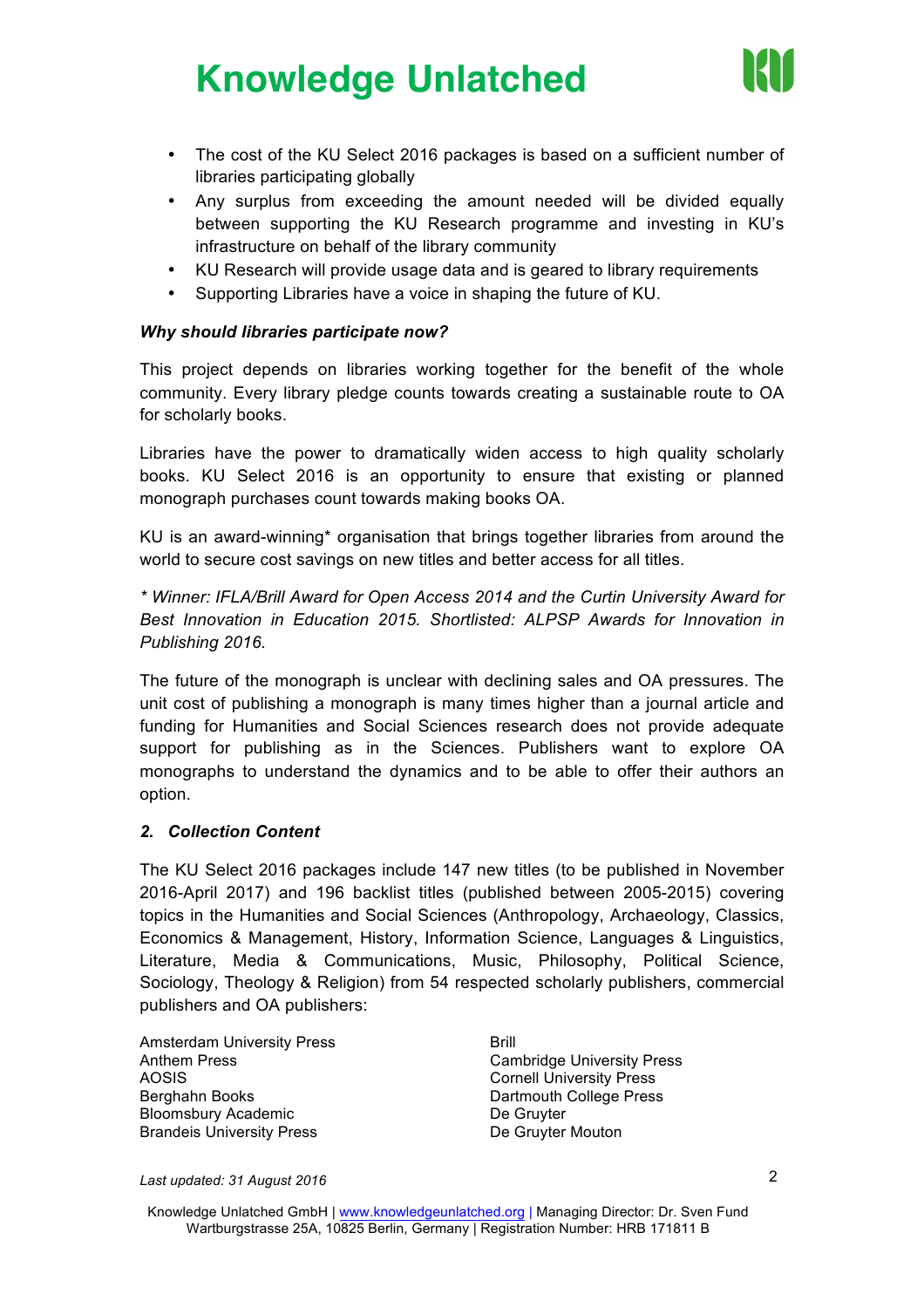

De Gruyter Oldenbourg De Gruyter Saur Duke University Press Edinburgh University Press Fordham University Press Hawaii Press Intellect John Benjamins Publishing Company Leiden University Press Liverpool University Press Manchester University Press The MIT Press Monash University Publishing North Texas Press North Western University Press NUS Press Ohio State University Press Penn State University Press Peter Lang Pluto Press Policy Press Purdue University Press

**Routledge** Royal College of General Practitioners Rutgers University Press Sydney University Press Temple University Press **Transcript** Ubiquity Press UCL Press University of Cape Town Press / Juta University of Calgary Press University of Michigan Press University of Ottawa Press University of Toronto Press University Press of Colorado University of Westminster Press Utah State University Press V&R unipress Vandenhoeck & Ruprecht Verlag der Österreichischen Akademie der Wissenschaften Wits University Press

The list of titles represents a mix of publisher type, location and size. The Title List is available on our website: http://www.knowledgeunlatched.org/download/

Titles in the KU Select 2016 packages were selected to represent a broad range of specialist research-based books, most of which are monographs, a few edited collections and backlist titles that are supplementary content for courses, to form a core collection of these that KU is planning to achieve through its unlatching programme over the next five years. The main audience is students at undergraduate and graduate levels as well as independent researchers and others outside the academy.

Titles were selected by librarians of the KU Title Selection Committee (which was formed following nominations from KU Charter Member and Round 2 participating libraries). The 40 librarians from 12 countries voted on titles based on topics with wide appeal from the 681 titles submitted by 54 publishers.

#### *3. Project Acquisition Model and Pricing*

The KU Select 2016 packages are being offered under a cost recovery OA model.

For KU Select 2016, Unlatching Fees are set by KU based on the average Title Fee during the first two Pilot collections. The Unlatching Fee for front list titles in KU Select 2016 has been fixed at \$14,025 (€12,750 / £10,200) per book. This represents all or part of the fixed costs of getting to first digital file. For each backlist monograph included, the Unlatching Fee was fixed at a much lower amount of \$3,190 (€2,900 /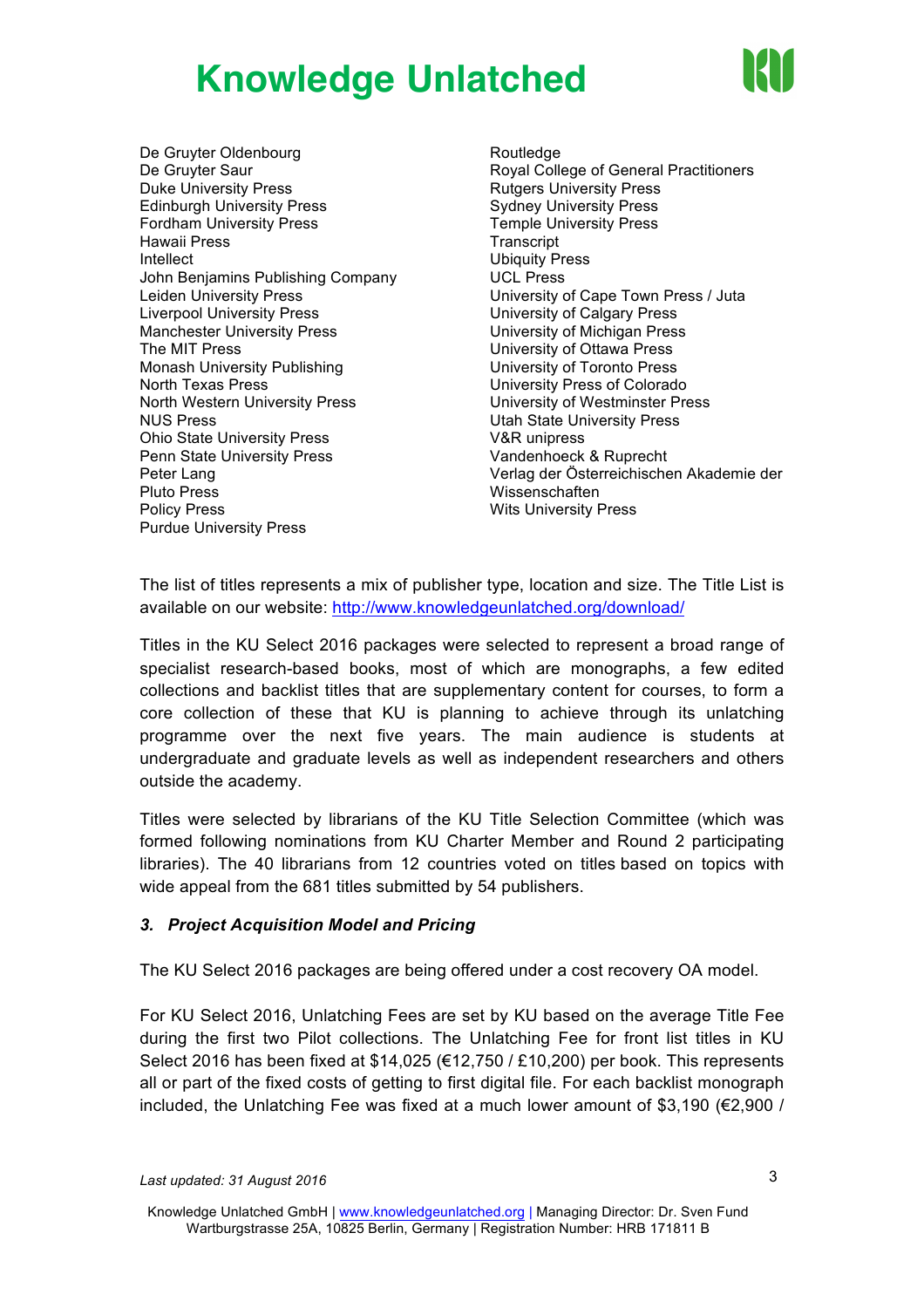

£2,320) to partially compensate the publisher for loss of income from other format sales. The weighted average price per title comes to \$31.43 (€28.57 / £22.86).

To support the launch, all project and startup costs for KU's first Pilot were covered by grants and generous support from founding libraries. Organisations that provided support to Knowledge Unlatched during its startup phase are: the New York Public Library, the British Library Trust, Queensland University of Technology, The University of Melbourne, and The University of Western Australia as well as the Open Society Foundation and the Big Innovation Centre. Round 2 (part of the Pilot phase) included cost recovery for KU which is the same for KU Select 2016.

The role of KU is project management, which includes the operational costs to coordinate with all participants. Publishers contribute 7.5% of the Title Fee for each book, and the remaining 7.5% is paid by libraries. The total of 15% covers KU costs of running the KU consortium, marketing KU collections, paying for sales representation and keeping KU services sustainable. The cost of each title (Unlatching Fee) already reflects these costs.

If at least 300 libraries pledge their support for the unlatching of titles in the KU Select 2016 collection and minimum requirements are met, fully downloadable PDFs of the selected titles will be made available on Creative Commons licences via OAPEN and HathiTrust as soon as possible after publication.

Please note that these amounts are excluding any VAT and sales taxes as applicable.

Libraries that acquire any of the titles in the KU Select 2016 Collection will have purchases acknowledged by way of a direct discount of 35% off the recommended retail price from KU Select 2016 publishers.

Publishers agreed to this approach to acknowledge library payments for the titles included in the KU Select 2016 Collection.

#### *4. Community Outreach*

Operational support and invoicing will be handled by:

- LYRASIS in the USA and Canada
- JISC Collections in the UK
- Schweitzer in Austria, Belgium, Germany, Luxembourg, Netherlands, **Switzerland**
- Karger Libri in Israel, Russia, Singapore, Thailand, Turkey
- Casalini Libri in France, Italy, Spain
- and directly by KU in all other countries.

#### *5. Hosting and Preservation*

*Last updated: 31 August 2016*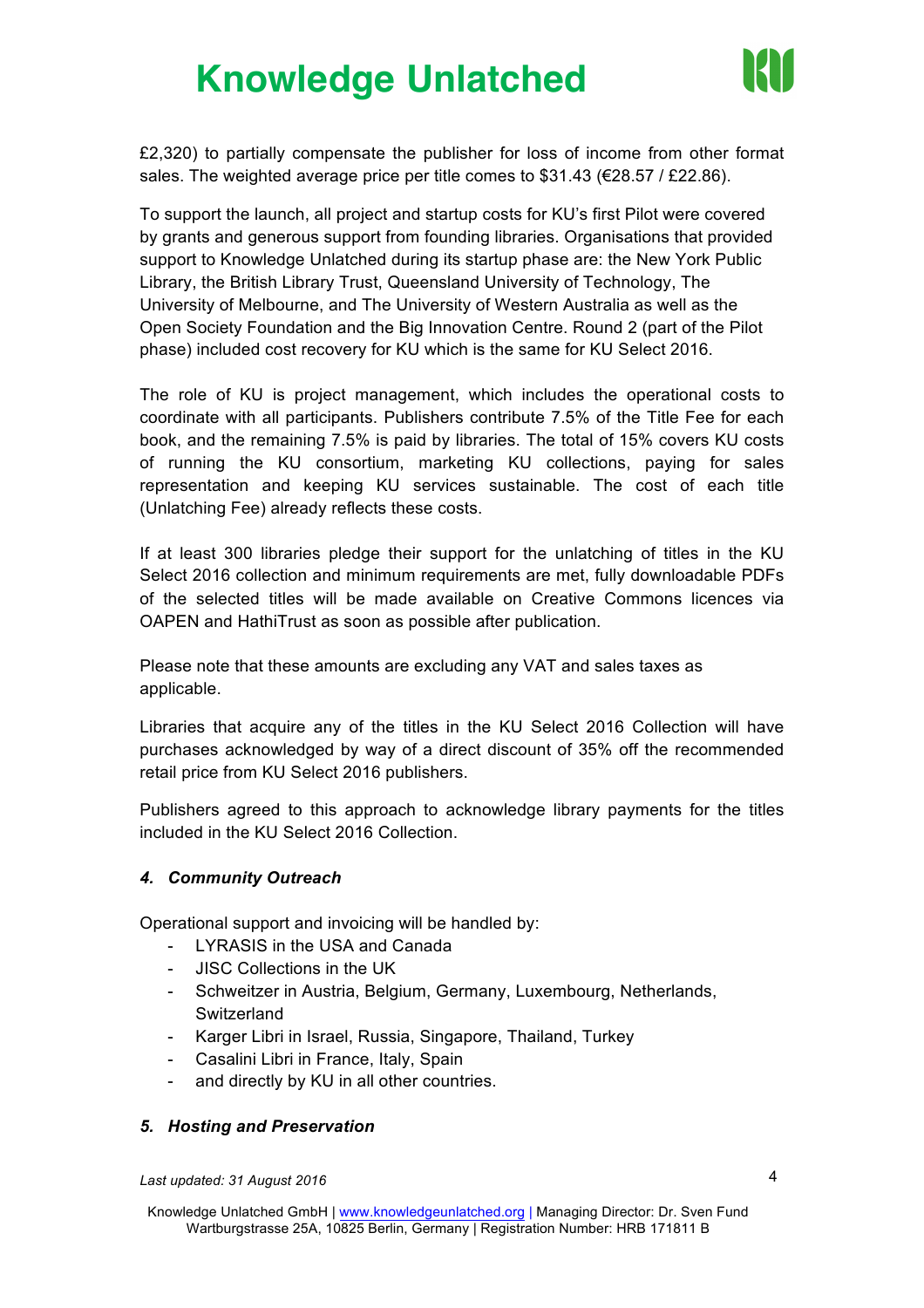

Hosting and preservation will be provided for free by OAPEN and HathiTrust. CLOCKSS and Portico will also be providing free preservation for these books.

#### *6. Pledging Period*

Binding pledges will be accepted between 1 September 2016 and 31 January 2017. Libraries should register on the KU website http://app.knowledgeunlatched.org.

Libraries in North America do not need to be members of LYRASIS to participate.

At the end of the pledging period KU will evaluate the commitments from libraries and make a decision about which KU Select 2016 packages to unlatch or announce that there is insufficient participation to unlatch certain packages. If books will not be unlatched, the libraries will be released from their pledge and not be invoiced.

#### *Features*

**Rights** The publishers acknowledge that the copyright holders of the books have agreed to their works being issued on a Creative Commons licence and that permissions for third party materials have been obtained.

**Platform** Titles will be available as a fully downloadable PDF from OAPEN and HathiTrust will also host the OA version of unlatched titles without an embargo or DRM.

**Preservation** All of the titles included will be preserved by OAPEN, HathiTrust, CLOCKSS and Portico.

**MARC** Initial MARC records will be available shortly after they are unlatched.

**Discovery** Unlatched titles will be discoverable in the Directory of Open Access Books, OCLC's Worldcat and through library discovery tools.

**Usage Data** Usage data will be available from OAPEN and HathiTrust. KU will provide both aggregated summary reports of COUNTER-compliant usage data as well as reports to individual libraries. These will be provided from 2017.

#### *Advisory Groups*

KU has a two-tier approach to library governance consisting of a Library Steering Committee (KU strategy) and the Title Selection Committee (KU content).

Members of the first Library Steering Committee (2014-2016) were selected based on support for and engagement with KU. Thereafter any Library that has participated in more than two KU collections that have been unlatched will be invited to nominate members. The Library Steering Committee will make recommendations on the business model. They will be invited to propose new business opportunities and contribute to the overall strategic direction for KU.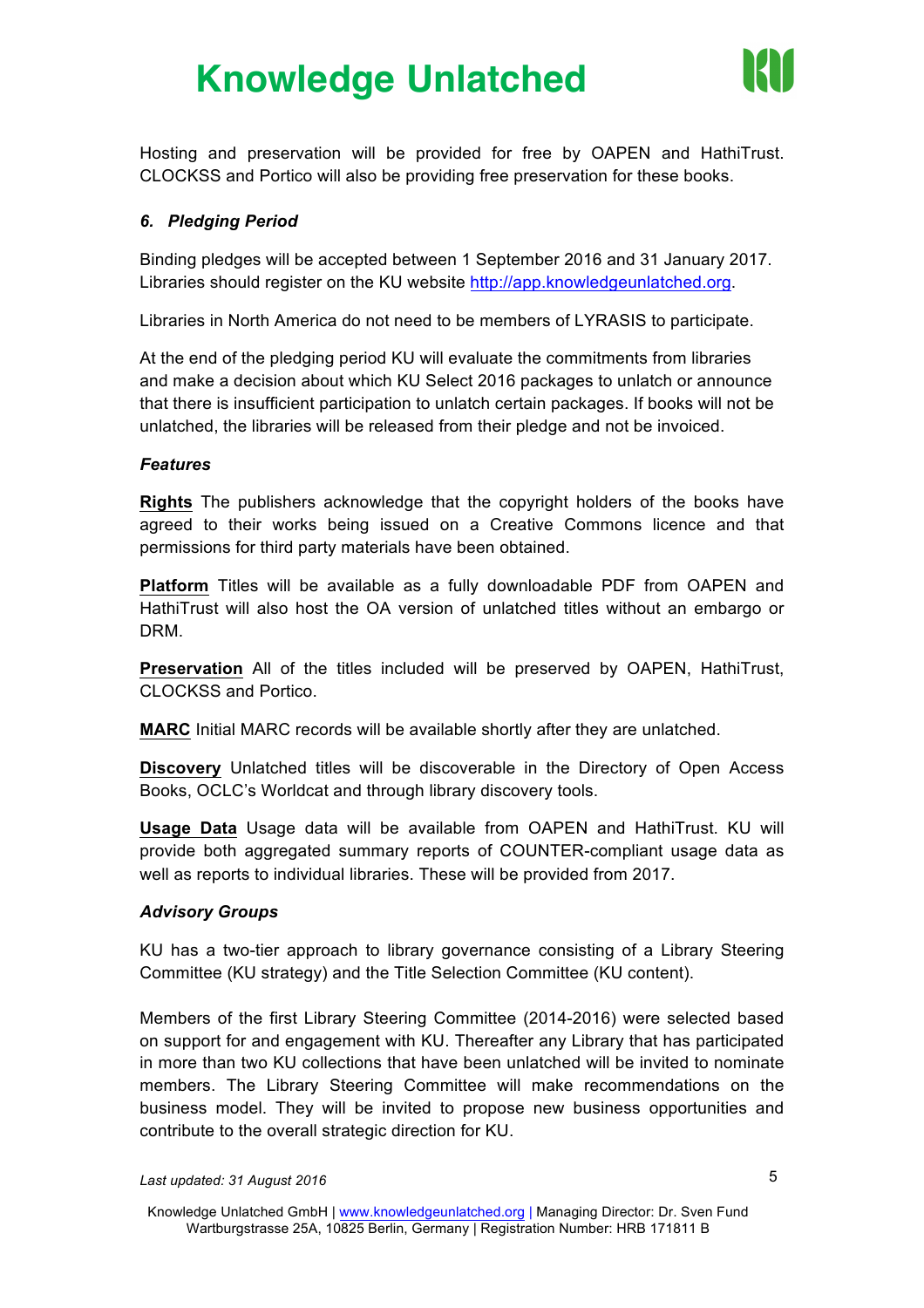

The Title Selection Committee (previously referred to as the Collections Committee) has been formed through nominations from all libraries that participated in either of the first two rounds (the Pilot and Round 2 Collections). The Title Selection Committee plays a key role in selecting content to be offered to libraries via KU. The Committee makes recommendations on:

- Titles to be included in collections;
- Procedures for curating collections offered to libraries via KU;
- Criteria for publisher inclusion in the KU programme;
- Subject areas included within the KU programme.

The Title Selection Committee will also play an advisory role on matters such as library acquisitions workflow, library-vendor relationships, metadata, accessibility, and archiving.

#### *7. Benefits for Participating Libraries*

Knowledge Unlatched places libraries at the centre of the shift towards OA e-books. As librarians increasingly consider their role in 'connecting' users with high quality research and information it is even more important that libraries find efficient ways to work together for the benefit of global communities.

By participating in KU Select 2016, librarians can be part of a global organisation that leverages their influence and increases their combined impact on the development of OA e-books.

- Librarians take a leadership role in making new book content openly available
- Librarians gain direct experience with the dynamics of OA e-book models
- Librarians will be enabling research on usage to better inform all stakeholders.

#### *8. Benefits for Participating Publishers*

Publishers are taking part in KU for many reasons:

- KU is an opportunity for publishers to learn about what happens when their titles are made available on an OA licence
- Many publishers recognise that demand for OA publication is growing and want to be able to offer their authors OA options
- Author-pays OA publishing (equivalent to journal APCs) is not appropriate for many authors. KU represents an alternative to requiring individual authors to fund OA publications

*Last updated: 31 August 2016*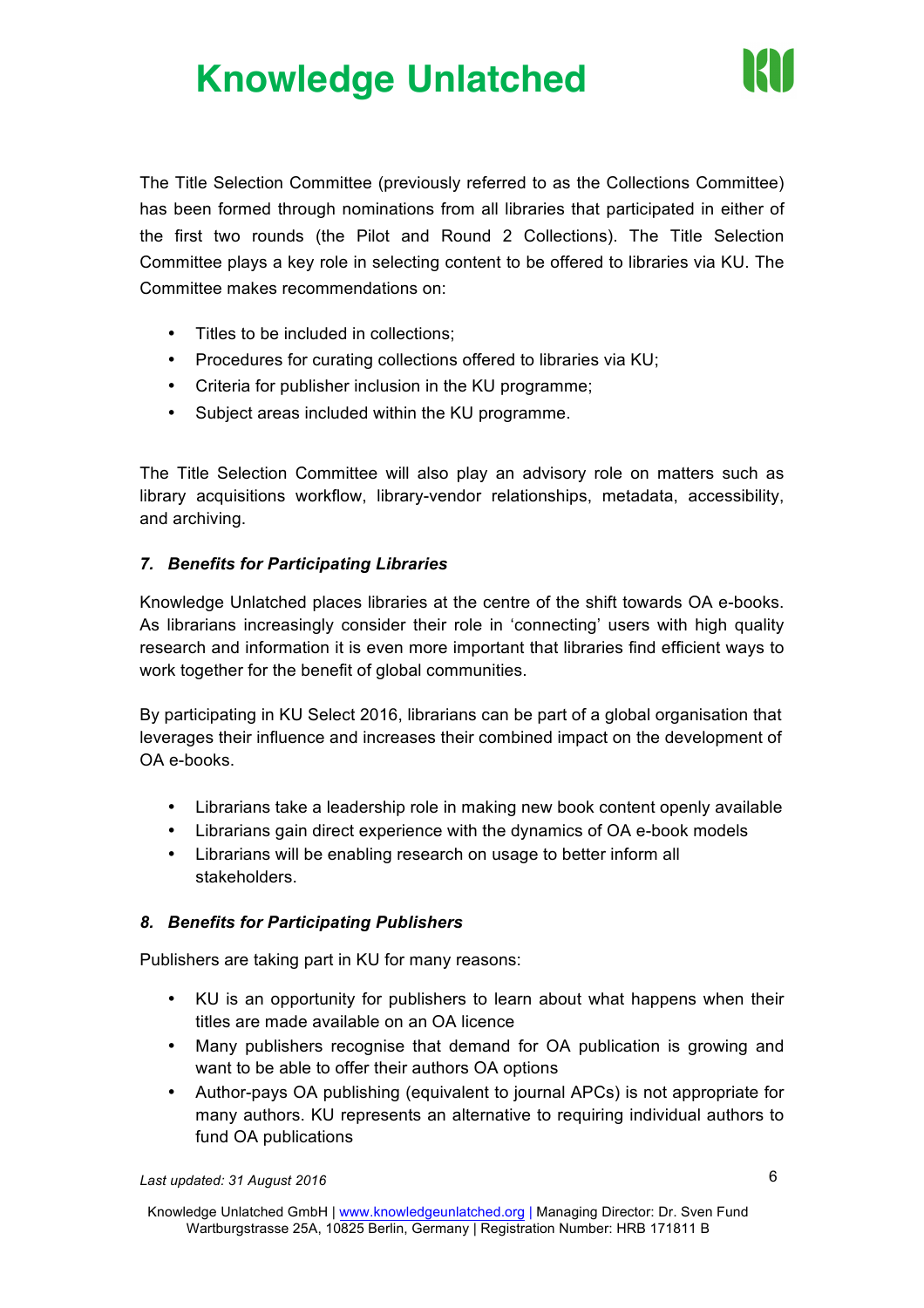

- The aggregation of demand for the OA version is attractive to publishers because it helps them to cover the origination costs earlier in their sales cycle.
- Publishers will have access to unique usage data of their own books.

#### *9. Overall Benefits for the Academic Community*

The KU model has the potential to transform access to knowledge and ideas contained in book-length scholarly publications. In the long term it will dramatically change the way publishing is funded, ensuring that the benefits of digital affordance are maximised for readers and scholars within and beyond universities.

The KU model offers a distinct set of benefits for making new monographs OA:

- Humanities and Social Sciences content is not disadvantaged in relation to **Sciences**
- Optimal discovery for greater use of new monographs benefits scholars
- Publishers and libraries will gain a greater understanding of the dynamics of OA e-books in terms of economics and readership
- Existing expenditures are recognised as contributing to covering the first copy costs for new titles, which opens the door to variations on this model as determined by the community
- Valuable content is accessible to the global community as a result of libraries' participation
- KU is building a corpus of specialist backlist books, with the aim of having a core collection within five years.

#### *10. KU Research*

KU has begun its metrics study by gathering detailed information about how titles made available on OA licences through its programme are used. This data will also feed into critical research on impact metrics for digital books.

KU Research is an arm of KU that is working to find better ways to track how OA books are being used, to develop simple, easy-to-understand usage reports for libraries, authors and publishers and to explore the role that KU usage data may play in the emerging field of altmetrics.

Quarterly aggregated usage statistics reports are published on the KU website which allows authors, libraries and publishers to view blended COUNTERcompliant usage data in an interactive map:

http://www.knowledgeunlatched.org/about/research/usage-statistics/

Institution-specific reports for KU Select 2016 will be available from 2017.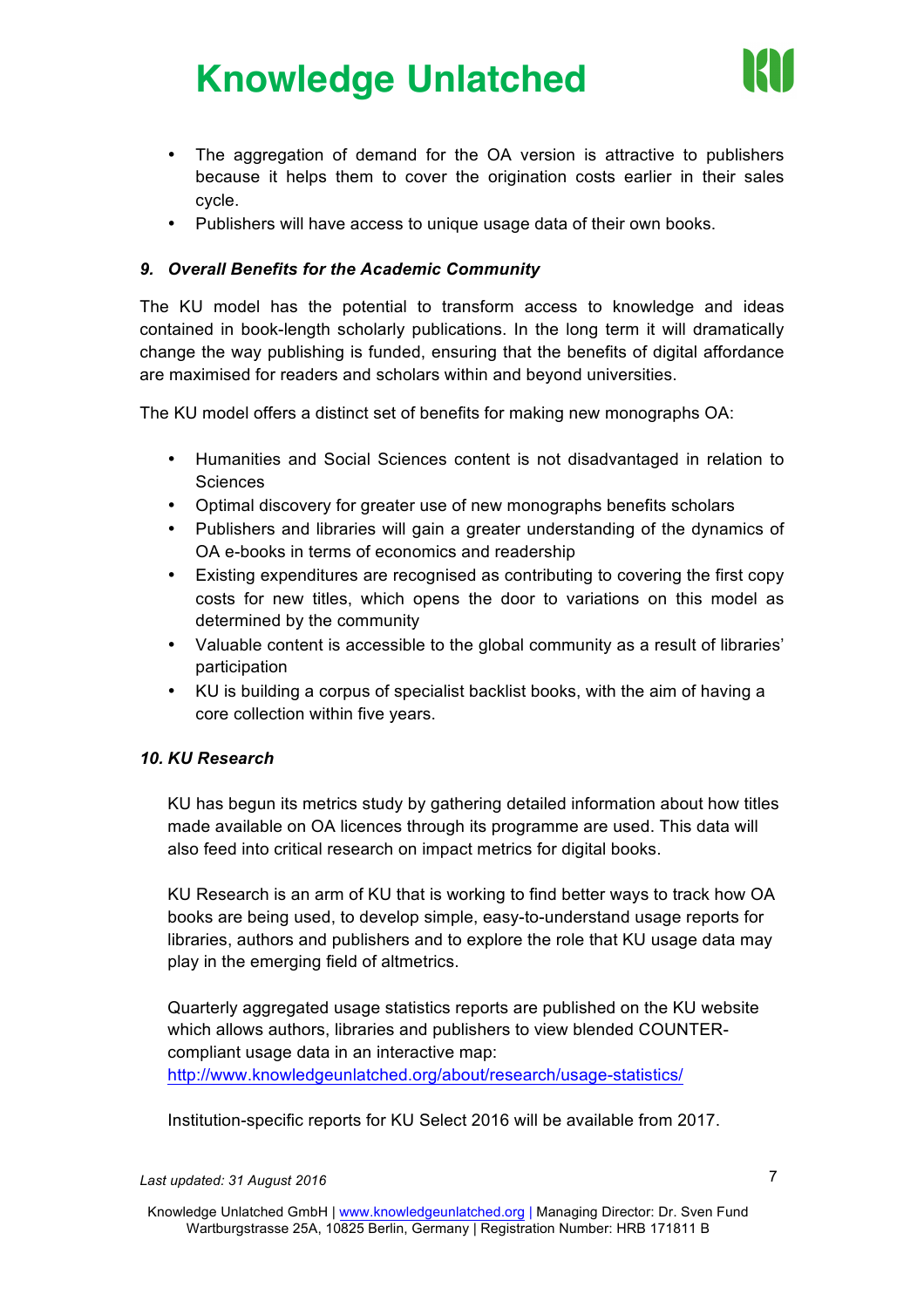

#### *11.* **Next Steps**

KU has produced a full KU report of the results of the Pilot as a Proof-of-Concept It is available at http://collections.knowledgeunlatched.org/downloads-pilot/.

KU has now moved into its scaled up phase: offering libraries more books and a wider range of title selection options and expanding the number of publishers taking part in the programme. In addition, KU will:

- *Review the results of KU Select 2016.* Results and feedback from participating libraries and publishers will be assessed to see if further changes to the KU model are needed.
- *Further develop metrics study.* KU Research will provide library-specific usage data on an institutional basis.
- *Title-specific usage dashboards*. KU is working to develop a dashboard that will allow authors, publishers and libraries to view blended usage data for each of the books made Open Access through KU.
- *Continue to develop a library role in governance.* The KU Library Steering Committee will continue to advise on the library governance strategy and the Title Selection Committee.

#### *QUESTIONS AND COMMENTS*

Please direct any questions and comments on this prospectus to Christina Emery, Partnership Manager (christina@knowledgeunlatched.org).